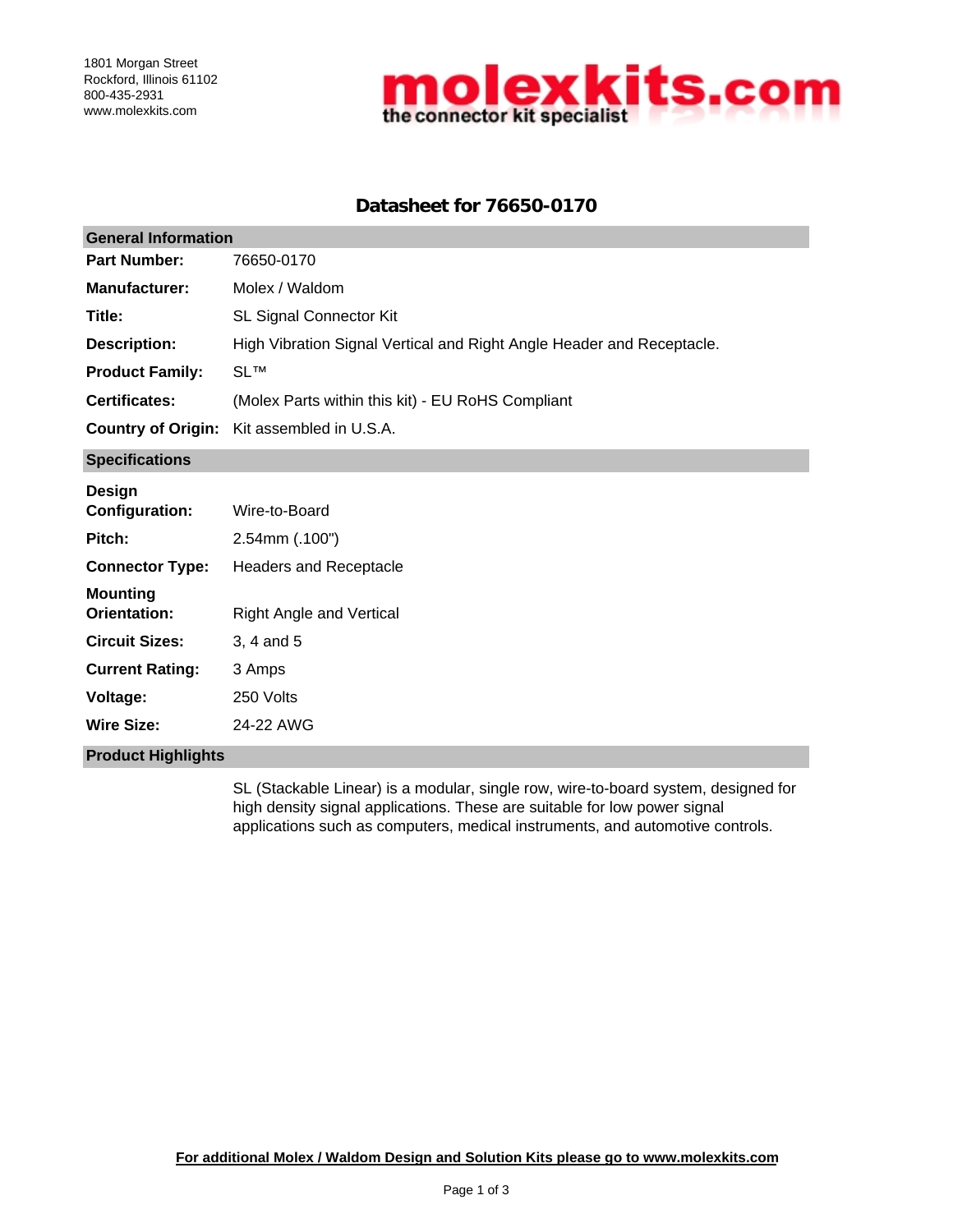

# **Datasheet for 76650-0170**

| <b>Features and Benefits</b>                                                                                                                                                                                                                                                                                                                                                                                                                                                                                                                                                                     | <b>Applications</b>                                                                                                                                                                                                                                                                                                                                                                                                                                                                             |
|--------------------------------------------------------------------------------------------------------------------------------------------------------------------------------------------------------------------------------------------------------------------------------------------------------------------------------------------------------------------------------------------------------------------------------------------------------------------------------------------------------------------------------------------------------------------------------------------------|-------------------------------------------------------------------------------------------------------------------------------------------------------------------------------------------------------------------------------------------------------------------------------------------------------------------------------------------------------------------------------------------------------------------------------------------------------------------------------------------------|
| • PCB locks hold header in place until<br>permanently soldered<br>• Locking crown secures positive latch to<br>header<br>• Polarization slots guide front ribs of mating<br>connector to prevent pin damage<br>• Standoffs minimize flux retention<br>• Anti-entanglement/overstress ribs prevent<br>discrete wires from catching under latch<br>during harness manufacturing and storage<br>• Front ribs prevent contact damage; the<br>housing cannot be twisted off pins<br>• Dual beam, fully-enclosed box contact<br>• Dual tab strain relief<br>• Locking tang secures terminal in housing | • Automotive: Air bag sensors, Interior lighting,<br>Steering controls, Cigarette lighter, Sound<br>systems<br>• Telecom: Pay phones, LANs, Network<br>equipment, Hubs and switches<br>• Business Machines: Copiers, Printers, Fax<br>machines<br>• Measuring Analyzing Equipment<br>• HVAC Equipment<br>• Large Industrial Equipment<br>• Medical Instrumentation: Surgical, Dental<br>• Computers: Mainframes, Laptops, CD ROMs,<br>Servers, Desktop PCs, Peripherals, Modems,<br>Disk drives |

### **Bill of Materials for Part No. 76650-0170**

| <b>Molex Part No.</b> | <b>Country</b><br>of Origin | <b>Description</b>                             | <b>Quantity in</b><br>Kit |
|-----------------------|-----------------------------|------------------------------------------------|---------------------------|
|                       |                             |                                                |                           |
| 16-02-0104-C          | <b>USA</b>                  | SL Cgrid Term Fem Crimp 30u Gold 24-22 AWG     | 100                       |
| 16-02-0103-C          | <b>USA</b>                  | SL Cgrid Term Fem Crimp 15u Gold 24-22 AWG     | 100                       |
| 50-57-9403            | <b>USA</b>                  | 2.54mm (.100") 3 Circuit SL Receptacle G Latch | 5                         |
| 50-57-9404            | <b>USA</b>                  | 2.54mm (.100") 4 Circuit SL Receptacle G Latch | 5                         |
| 50-57-9405            | <b>USA</b>                  | 2.54mm (.100") 5 Circuit SL Receptacle G Latch | 5                         |
| 70541-0072            | <b>USA</b>                  | 2.54mm (.100") 3 Circuit SL Vertical Header    | 5                         |
| 70541-0073            | <b>USA</b>                  | 2.54mm (.100") 4 Circuit SL Vertical Header    | 5                         |
| 70541-0074            | <b>USA</b>                  | 2.54mm (.100") 5 Circuit SL Vertical Header    | 5                         |
| 15-04-0292            | <b>USA</b>                  | Polarizing Key In PC Form B                    | 5                         |
| 70553-0002            | <b>USA</b>                  | 2.54mm (.100") 3 Circuit SL Right Angle Header | 5                         |
| 70553-0003            | <b>USA</b>                  | 2.54mm (.100") 4 Circuit SL Right Angle Header | 5                         |
| 70553-0004            | <b>USA</b>                  | 2.54mm (.100") 5 Circuit SL Right Angle Header | 5                         |

Not For Use With C-Grid III™ Components

#### **For additional Molex / Waldom Design and Solution Kits please go to www.molexkits.com**